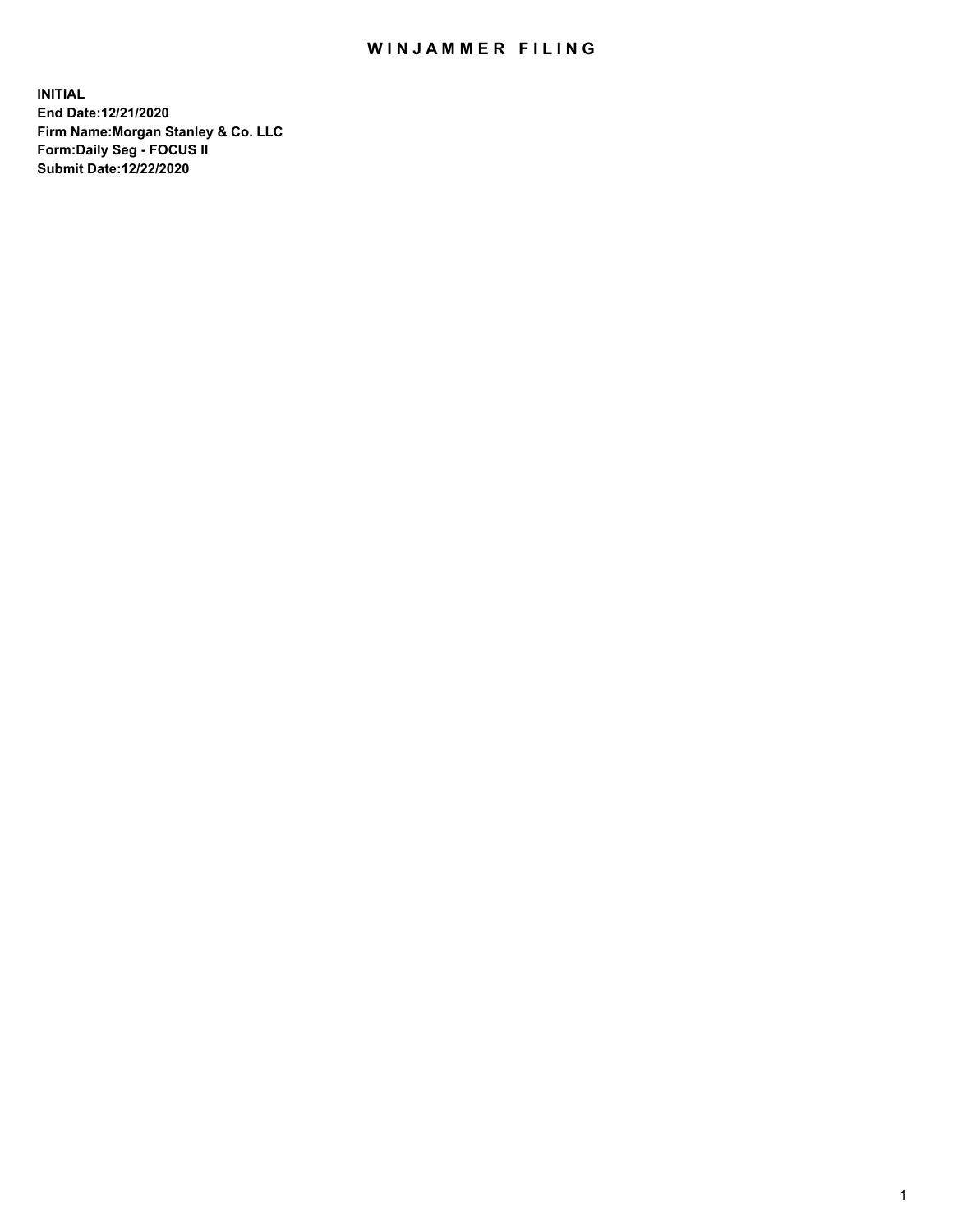**INITIAL End Date:12/21/2020 Firm Name:Morgan Stanley & Co. LLC Form:Daily Seg - FOCUS II Submit Date:12/22/2020 Daily Segregation - Cover Page**

| Name of Company                                                                                                                                                                                                                                                                                                                | Morgan Stanley & Co. LLC                                    |
|--------------------------------------------------------------------------------------------------------------------------------------------------------------------------------------------------------------------------------------------------------------------------------------------------------------------------------|-------------------------------------------------------------|
| <b>Contact Name</b>                                                                                                                                                                                                                                                                                                            | <b>Ikram Shah</b>                                           |
| <b>Contact Phone Number</b>                                                                                                                                                                                                                                                                                                    | 212-276-0963                                                |
| <b>Contact Email Address</b>                                                                                                                                                                                                                                                                                                   | Ikram.shah@morganstanley.com                                |
| FCM's Customer Segregated Funds Residual Interest Target (choose one):<br>a. Minimum dollar amount: ; or<br>b. Minimum percentage of customer segregated funds required:% ; or<br>c. Dollar amount range between: and; or<br>d. Percentage range of customer segregated funds required between:% and%.                         | 235,000,000<br><u>0</u><br>0 Q<br>0 <sub>0</sub>            |
| FCM's Customer Secured Amount Funds Residual Interest Target (choose one):<br>a. Minimum dollar amount: : or<br>b. Minimum percentage of customer secured funds required:%; or<br>c. Dollar amount range between: and; or<br>d. Percentage range of customer secured funds required between:% and%.                            | 140,000,000<br><u>0</u><br>0 <sub>0</sub><br>0 <sub>0</sub> |
| FCM's Cleared Swaps Customer Collateral Residual Interest Target (choose one):<br>a. Minimum dollar amount: ; or<br>b. Minimum percentage of cleared swaps customer collateral required:% ; or<br>c. Dollar amount range between: and; or<br>d. Percentage range of cleared swaps customer collateral required between:% and%. | 92,000,000<br><u>0</u><br>0 Q<br>0 <sub>0</sub>             |

Attach supporting documents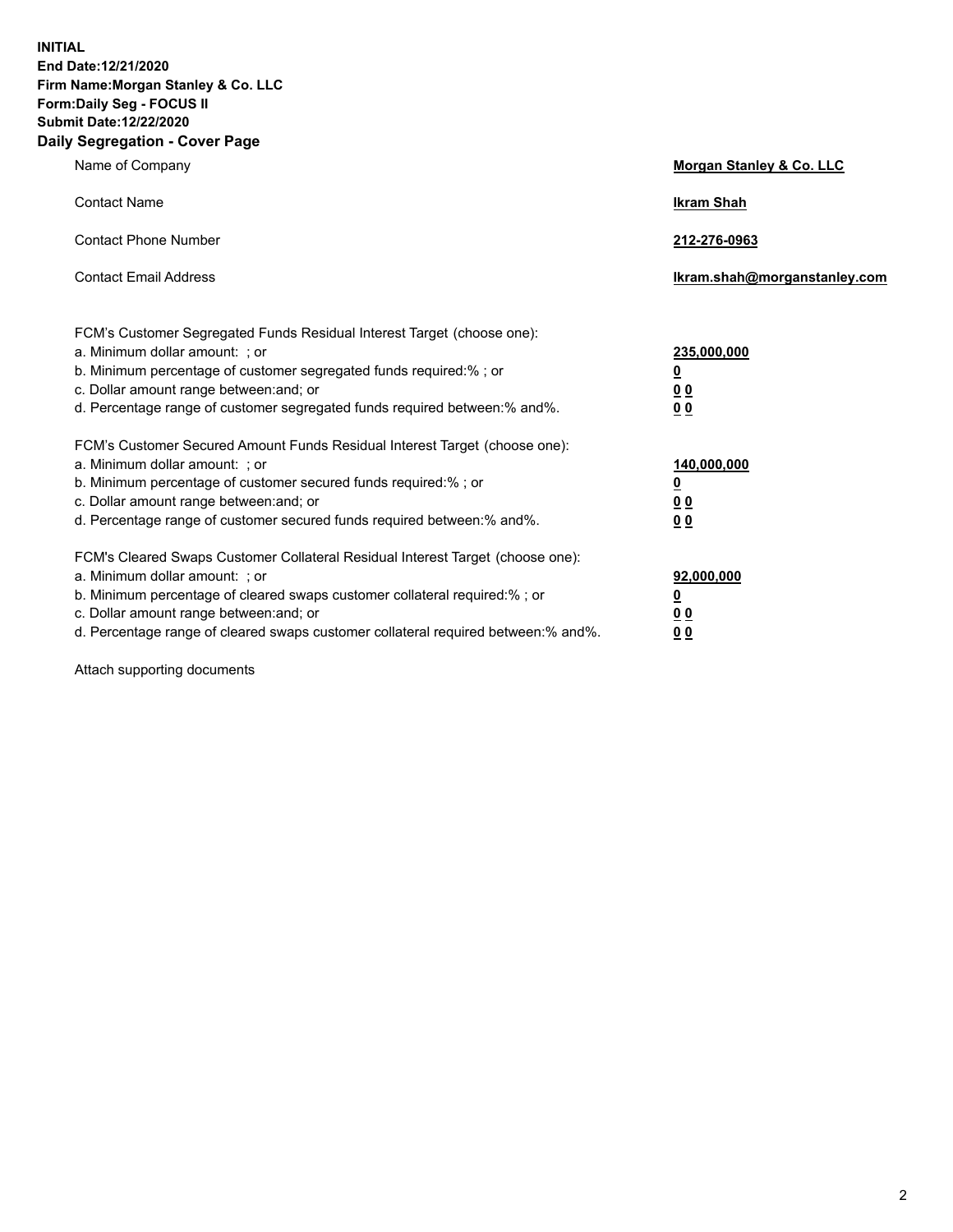## **INITIAL End Date:12/21/2020 Firm Name:Morgan Stanley & Co. LLC Form:Daily Seg - FOCUS II Submit Date:12/22/2020**

## **Daily Segregation - Secured Amounts**

Foreign Futures and Foreign Options Secured Amounts Amount required to be set aside pursuant to law, rule or regulation of a foreign government or a rule of a self-regulatory organization authorized thereunder 1. Net ledger balance - Foreign Futures and Foreign Option Trading - All Customers A. Cash **4,411,719,835** [7315] B. Securities (at market) **2,463,226,243** [7317] 2. Net unrealized profit (loss) in open futures contracts traded on a foreign board of trade **452,184,665** [7325] 3. Exchange traded options a. Market value of open option contracts purchased on a foreign board of trade **22,932,295** [7335] b. Market value of open contracts granted (sold) on a foreign board of trade **-25,344,834** [7337] 4. Net equity (deficit) (add lines 1. 2. and 3.) **7,324,718,204** [7345] 5. Account liquidating to a deficit and account with a debit balances - gross amount **91,564,330** [7351] Less: amount offset by customer owned securities **-88,643,898** [7352] **2,920,432** 6. Amount required to be set aside as the secured amount - Net Liquidating Equity Method (add lines 4 and 5) 7. Greater of amount required to be set aside pursuant to foreign jurisdiction (above) or line 6. FUNDS DEPOSITED IN SEPARATE REGULATION 30.7 ACCOUNTS 1. Cash in banks A. Banks located in the United States **905,858,853** [7500] B. Other banks qualified under Regulation 30.7 **459,487,592** [7520] **1,365,346,445** 2. Securities A. In safekeeping with banks located in the United States **291,386,482** [7540] B. In safekeeping with other banks qualified under Regulation 30.7 **23,357,542** [7560] **314,744,024** 3. Equities with registered futures commission merchants A. Cash **22,081,054** [7580] B. Securities **0** [7590] C. Unrealized gain (loss) on open futures contracts **964,719** [7600] D. Value of long option contracts **0** [7610] E. Value of short option contracts **0** [7615] **23,045,773** [7620] 4. Amounts held by clearing organizations of foreign boards of trade

B. Securities **0** [7650]

- C. Amount due to (from) clearing organization daily variation **0** [7660]
- D. Value of long option contracts **0** [7670]
- E. Value of short option contracts **0** [7675] **0** [7680]
- 5. Amounts held by members of foreign boards of trade
	-
	-
	- C. Unrealized gain (loss) on open futures contracts **451,219,946** [7720]
	- D. Value of long option contracts **22,932,295** [7730]
	-
- 6. Amounts with other depositories designated by a foreign board of trade **0** [7760]
- 7. Segregated funds on hand **0** [7765]
- 8. Total funds in separate section 30.7 accounts **7,567,692,420** [7770]
- 9. Excess (deficiency) Set Aside for Secured Amount (subtract line 7 Secured Statement Page 1 from Line 8)
- 10. Management Target Amount for Excess funds in separate section 30.7 accounts **140,000,000** [7780]
- 11. Excess (deficiency) funds in separate 30.7 accounts over (under) Management Target **100,053,784** [7785]

**0** [7305]

[7354] **7,327,638,636** [7355]

**7,327,638,636** [7360]

[7530]

[7570]

A. Cash **0** [7640]

 A. Cash **3,267,266,551** [7700] B. Securities **2,148,482,220** [7710] E. Value of short option contracts **-25,344,834** [7735] **5,864,556,178** [7740] **240,053,784** [7380]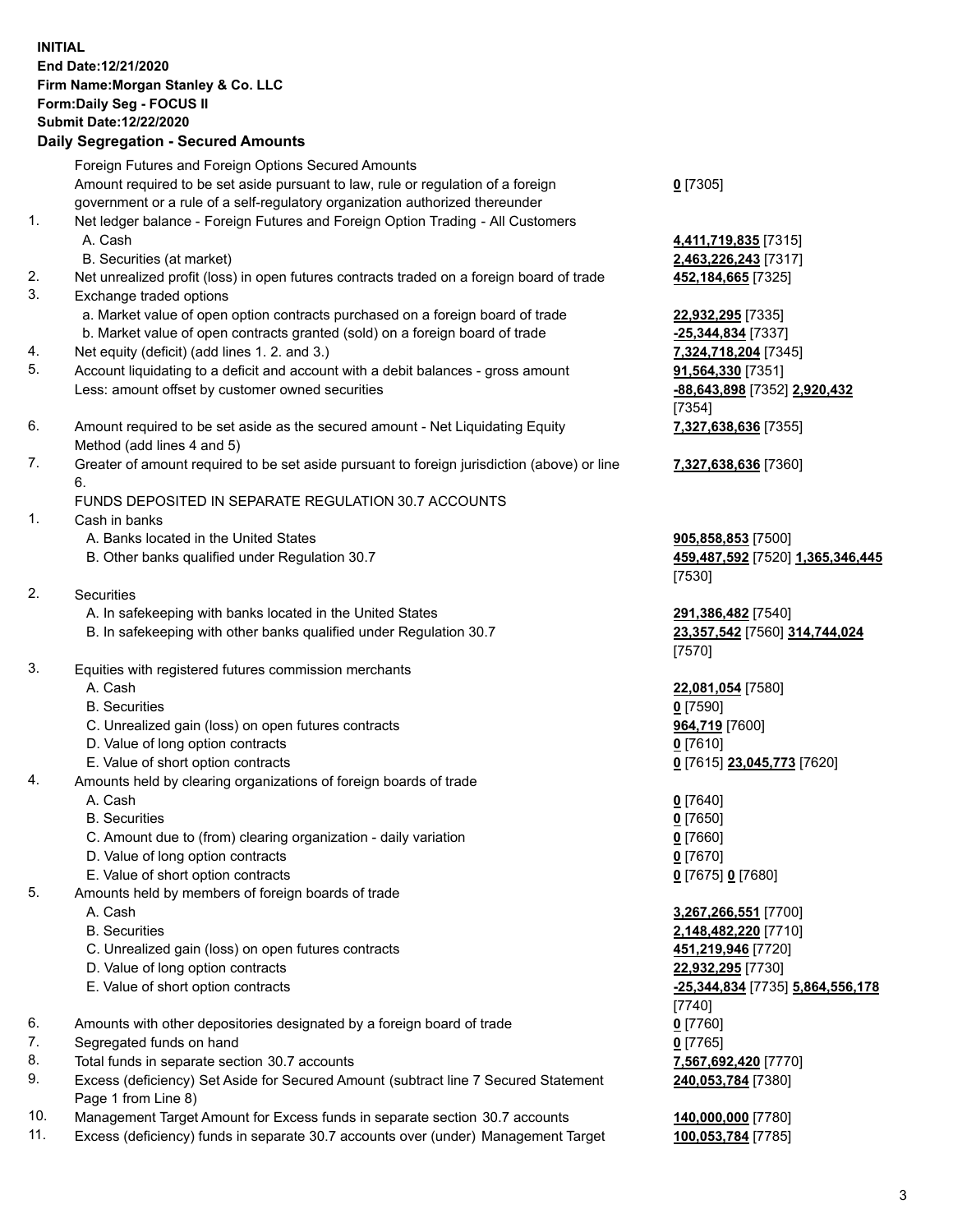**INITIAL End Date:12/21/2020 Firm Name:Morgan Stanley & Co. LLC Form:Daily Seg - FOCUS II Submit Date:12/22/2020 Daily Segregation - Segregation Statement** SEGREGATION REQUIREMENTS(Section 4d(2) of the CEAct) 1. Net ledger balance A. Cash **14,985,511,315** [7010] B. Securities (at market) **7,733,124,413** [7020] 2. Net unrealized profit (loss) in open futures contracts traded on a contract market **1,364,231,670** [7030] 3. Exchange traded options A. Add market value of open option contracts purchased on a contract market **513,443,576** [7032] B. Deduct market value of open option contracts granted (sold) on a contract market **-406,954,077** [7033] 4. Net equity (deficit) (add lines 1, 2 and 3) **24,189,356,897** [7040] 5. Accounts liquidating to a deficit and accounts with debit balances - gross amount **356,717,665** [7045] Less: amount offset by customer securities **-354,080,479** [7047] **2,637,186** [7050] 6. Amount required to be segregated (add lines 4 and 5) **24,191,994,083** [7060] FUNDS IN SEGREGATED ACCOUNTS 7. Deposited in segregated funds bank accounts A. Cash **3,840,499,175** [7070] B. Securities representing investments of customers' funds (at market) **0** [7080] C. Securities held for particular customers or option customers in lieu of cash (at market) **987,778,383** [7090] 8. Margins on deposit with derivatives clearing organizations of contract markets A. Cash **12,823,623,517** [7100] B. Securities representing investments of customers' funds (at market) **0** [7110] C. Securities held for particular customers or option customers in lieu of cash (at market) **6,745,346,030** [7120] 9. Net settlement from (to) derivatives clearing organizations of contract markets **66,372,617** [7130] 10. Exchange traded options A. Value of open long option contracts **513,443,576** [7132] B. Value of open short option contracts **-406,954,077** [7133] 11. Net equities with other FCMs A. Net liquidating equity **8,863,552** [7140] B. Securities representing investments of customers' funds (at market) **0** [7160] C. Securities held for particular customers or option customers in lieu of cash (at market) **0** [7170] 12. Segregated funds on hand **0** [7150] 13. Total amount in segregation (add lines 7 through 12) **24,578,972,773** [7180] 14. Excess (deficiency) funds in segregation (subtract line 6 from line 13) **386,978,690** [7190] 15. Management Target Amount for Excess funds in segregation **235,000,000** [7194]

16. Excess (deficiency) funds in segregation over (under) Management Target Amount Excess

**151,978,690** [7198]